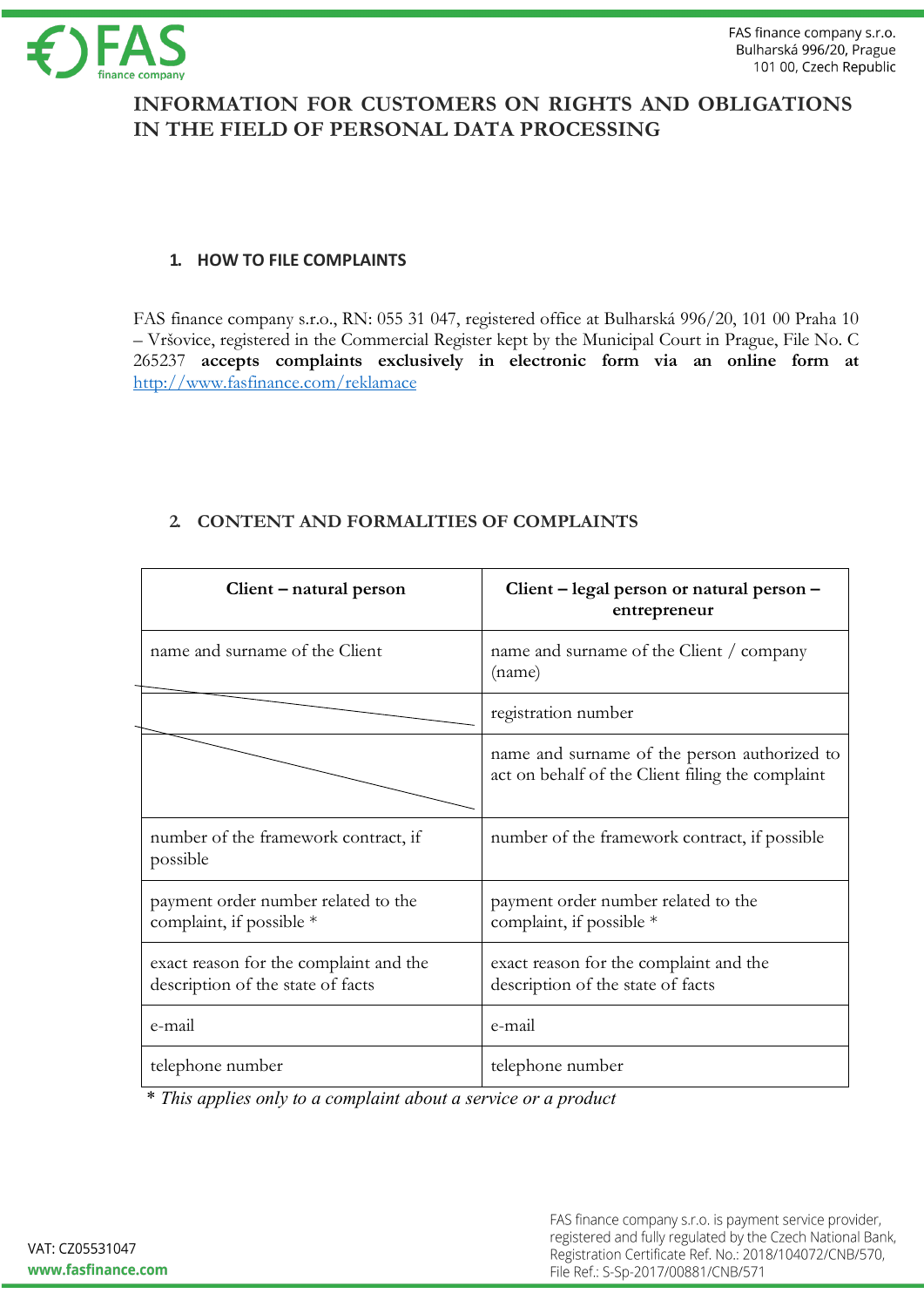

## **3. DEADLINES OF FILING COMPLAINTS**

Complaints must be filed no later than 15 (fifteen) business days from the date of the discovery of their cause (e.g. failure to execute a payment order or the date of receipt of an incorrectly processed payment order).